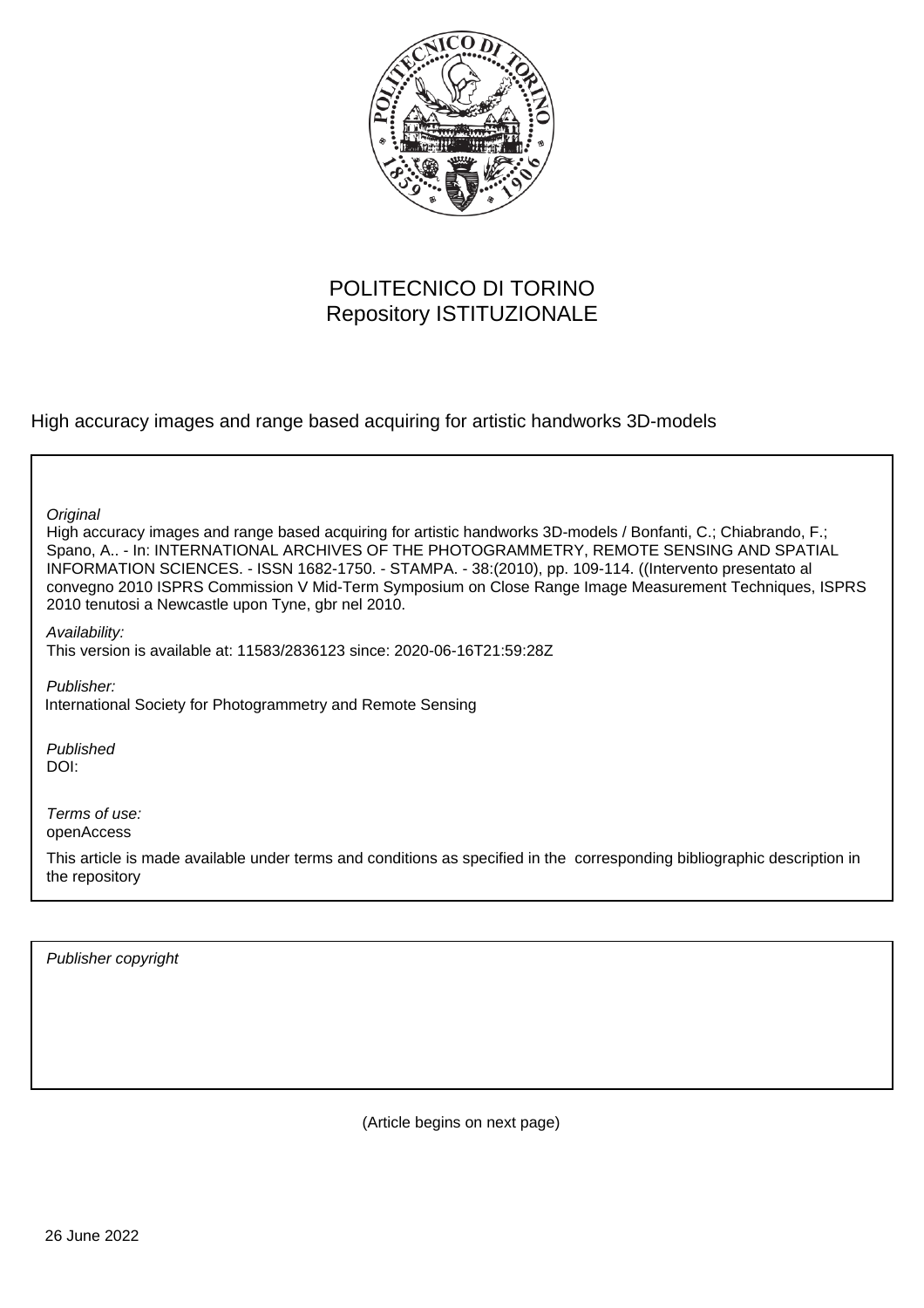## **HIGH ACCURACY IMAGES AND RANGE BASED ACQUIRING FOR ARTISTIC HANDWORKS 3D-MODELS.**

C.Bonfanti<sup>a</sup>, F. Chiabrando<sup>a</sup>, A. Spanò<sup>a</sup>

<sup>a</sup> Dept. of Human Settlements Science and Technology, Politecnico di Torino, Viale Mattioli 39, 10125 Torino, Italy (cristina.bonfanti,filiberto.chiabrando,antonia.spano)@polito.it,

#### **Commission V, WG V/4**

**KEY WORDS:** Triangulation-based LiDAR, Close range imaging, high accuracy range maps, archaeological high-reliefs, 3D modelling, Textures

#### **ABSTRACT:**

The research topics and the applications in the Geomatic area are often connected to the land knowledge and management or to human artefacts usually studied and analyzed from expert of other areas. When these subjects are a part of the Cultural Heritage the survey methodology for the documentation and the knowledge need to consider the final users (belong to different disciplines), in order to realize correct descriptive products suitable for all the actors involved in the preservation and the safeguard of the Cultural Heritage.

During the last decade one of the important aim related to the cooperation between the Geomatics group of Politecnico di Torino and the experts working on archaeological sites is to join the new Geomatic methodology and techniques in order to realize documents and products, usable by the specialists, aimed to the archaeological site knowledge and documentation. The past applications were focused on the ancient city, from the urban scale through the archaeological evidences up till the architectural elements. The paper deal with the last experiences of the research group relating to two important archaeological objects. In particular the archaeological artefacts are figurative relief featured by small dimension, carved in the marble and belonging to two architectural elements; the subjects are two theatrical masks, one comical featured and the other tragical.

In order to aid and support other analyses involving restoration strategies one of the goals of the last expedition was the documentation, the survey and modelling of the artefacts. According to the complex shape of the theatrical masks, and in order to obtain all the information requested for a correct survey documentation, a triangulation-based LiDAR system was employed (HandyScan 3D- model HZ). Moreover, since the LiDAR survey was performed on the more complex decorated surface (theatrical masks) in order to achieve a complete 3D model of the marble blocks a photogrammetric survey was realized. In the paper some topics are going to be described, highlighting advantages coming from multi-sensor data fusion techniques, both for obtaining multi-scale models and for general accuracy improvement. Some discussed topics are: the acquisition phases and the obtained results of the 3D HandyScan survey, the photogrammetric processing steps and the realized products, the assembling and integration of the different kinds of data, the 3D representation and the photorealistic modeling phases.

#### **1. INTRODUCTION**

The topic of multi-sensor data fusion has received over the years a lot of attention by the scientific community (Barber et al., 2001; Beraldin, 2004; Cabrelles et al. ,2009; El-Hakim et al. 2003; Remondino et al. , 2009).

Multi-sensor data fusion techniques combine data from multiple sensors and related information from associated databases, to achieve improved accuracies and more specific inferences than could be achieved by the use of a single sensor alone. In the field of the integration of laser scanning and close-range photogrammetry, we present an application on two complex archaeological artifacts.

The elected handwork are two theatrical masks (Figure 1), one comical featured and the other tragical. These high-relief masks are engraved on two statue basis which were originally placed in the marble scene of the Flavian Theatre in Hierapolis of Phrygia (Turkey, where the Italian Archaeological Expedition – MAIE has worked since more than fifty years); now they stand on right and left side of one of the modern service entrance of the theatre, which goes to the rooms under the stage, and enables to get to the orchestra.

These marble blocks are 80 cm height, and masks cover more or less half of the block face extension (four of eight among the vertical faces of blocks are decorated, and we carried out a highly accurate survey on them, even though two masks are less readable than the others).



Figure 1 Two theatrical masks of the surveyed marble blocks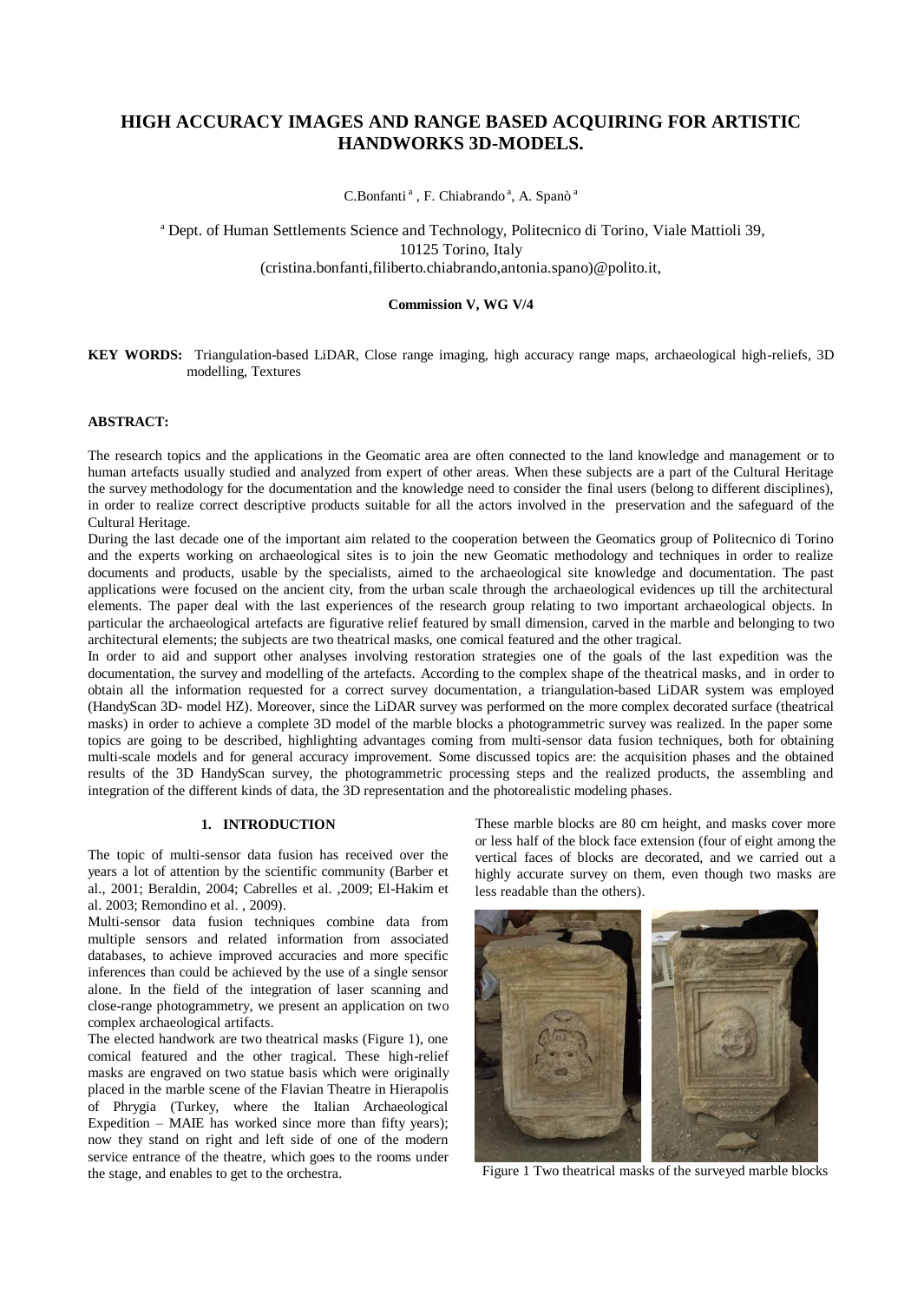According to the complex shape of the theatrical masks in order to obtain all the information requested for a correct survey documentation a triangulation-based LiDAR system was employed (HandyScan 3D- model HZ). This instrument join the handiness and the needed precision for an high accurate survey (it is produced by Creaform, a Canadian Technological centre for reverse engineering and 3D digital solutions).

For each base several scans were achieved and processed with typical LiDAR processing steps. All the scans were referenced in a local coordinates system using some measured target well identifiable in the point clouds.

Since the LiDAR survey was performed mainly for the figurative decoration, a photogrammetric survey has been realized in order to achieve a complete 3D model of the blocks. For this reason, both the products realized using LiDAR and photogrammetric techniques were accurately assembled. In the paper some topics are going to be described, in section 2 the acquisition phases and the obtained results of the 3D HandyScan survey are analyzed. In section 3 the photogrammetric processing steps and the result products are described, section 4 deal with the 3D modelling phase: assembling and integration of the different kinds of data, 3D representation and the texture mapping. Finally in section 5 some conclusion and future works are reported.

#### **2. LIDAR SURVEY**

According to the complexity of the artefacts an high accurate LiDAR equipment was used (3D HandyScan).

In this scanner (Figure 2) the acquisition unit contains two digital cameras mounted onto a rigid body. Four red light leds are placed around each lens and there is a special laser tracker at the bottom of the handle, which is useful during the acquisition process to mark the surveyed points (Achille et al., 2007).



Figure 2. Handyscan 3D: the acquisition unit (980 g, 160 x 260 x 210 mm)

The more interesting aspect is the dimension and the weight of the acquisition unit which can be handled for long periods without tiring the operator and it allows the possibility of obtaining very many details, even in the case they are very small, i.e few millimetres. [\(www.creaform3d.com,](http://www.creaform3d.com/) Bornaz et al. 2004). Surveying objects can be featured by different dimensions: from small objects to larger ones, generally belonging to chattels or being portions of built heritage, indeed.

Before starting the 3D survey several reflective targets (6 mm diameter small circles) have to be glued on the object; these targets (Figure 3) allow to perform the absolute orientation of the scanner cameras, that change continuously and to state a reference system on the object.

This last time-spending phase suggest to use this system when and where the final accuracy is really needed.



Figure 3 Particular of the employed reflective targets

After the geometrical and radiometric calibration of the scanner (Bornaz et al., 2007), the first useful for the relative orientation of the two HandyScan digital cameras, and the second to set the system according to different materials and illumination conditions, our acquisition was performed using a dark towel that has been necessary in order to screen the surveyed surface from the direct light (Figure 4). The survey has took place in August and the disperse light, even reflected by marble blocks and travertine walls present in the areas, caused gross errors in cameras orientation, generating two different points clouds of acquired surface at the distance of a couple of centimeters.



Figure 4 Acquisition phases

For each theatrical mask 5 scans has been acquired (figure 5), each portion overlapped the adjacent ones by a percentage of about 10% in each direction in order to allow the accuracy to be controlled and a correct mosaic of the single mask to be made (the system works with precise box of acquisition, which dimension depends on the request accuracy). The recorded data are: the target positions and the STL format 3D model(Figure 5 left), that could be transformed in an ASCII points coordinate file (Figure 5 right).



Figure 5 STL 3D model and target acquired during a scan (left), point clouds visualizartion (right)

After the acquisition, the generation of a complete model of the acquired parts, request the following performing phases: union of the different portion of scans using the reflective targets, referencing of the entire scan using some control points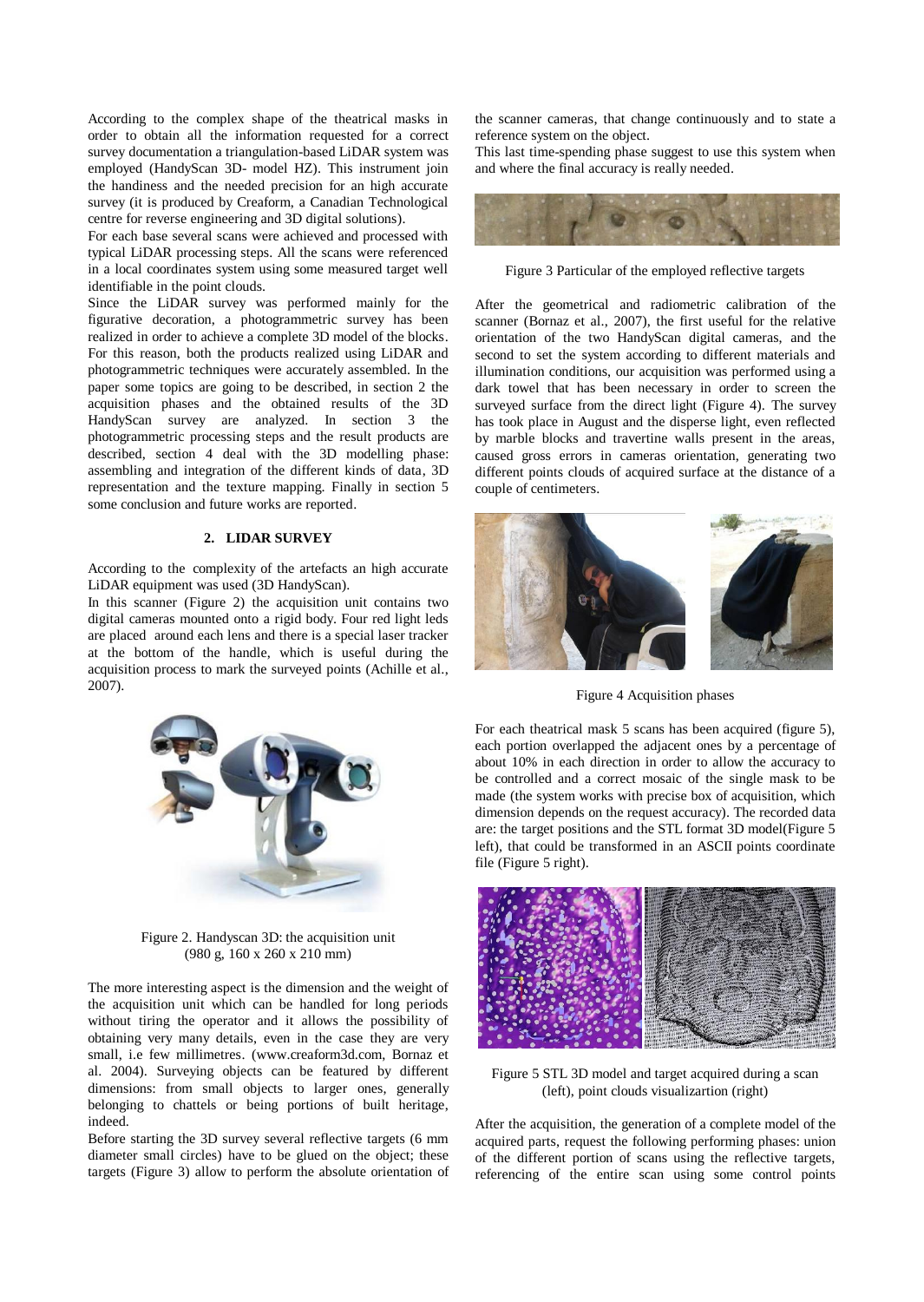measured by topographic survey. In the next sections these phases will be reported.

### **2.1. Data processing**

For each scans using the VxScan software two different ASCII files were generated: in the first one are stored the coordinate of the acquired target, in the second one the coordinate of the points that describes the shape of the acquired artifact.

In order to generate an unique point cloud for each mask the different scans need to be merged; to perform this part of the process, Riscan Pro has been employed. The targets of the central scans were used as reference and the other scans were merged to the central one using the common targets (minimum 7) minimizing the errors. After the process, the residual for all the scans are minor that 1 mm on each target. The results of the registration process is the complete point clouds of the surveyed four masks (Figure 6).



Figure 6 The four scans of the theatrical masks

The next step of the processing phases was the referencing in a common reference system of the four parts of the blocks.

In order to obtain these products a topographic network has been realized close to the marble basis. The network (four vertexes) was surveyed with a traditional topographic survey (by total station) using the rigorous approach of redundant observations.

After the network adjustment, a celerimetric survey of some HandyScan targets properly distributed on the surface of the scanned artifacts were performed (about 15 targets for each face). In addition on lidar target, other targets functional for the photogrammetric process were positioned and measured. The following Figure 7 show the sketch of the topographical network and the silhouette of marble basis.



Figure 7 The surveyed network (in red) and the measured targets (cyan)

The referentation process was performed with Riscan Pro following the same strategy used for the union of the different scans. For each part about 10 points were used, the residuals on the points after the referentation, are minor than 2 mm for all the blocks faces.

Afterwards the points clouds were processed in a modeling software: 3DReshaper, by Technodigit, [\(www.technodigit.com\)](http://www.technodigit.com/) These program was used in order to clean the clouds, to reduce the noise and to obtain the final mesh (this part will be described in section 5).

As is showed in the following Figure 8 (left) due to the light reflection (on the targets and on the surface of the marble blocks) some surveyed points are not in the correct position (outliers). In order to reduce this "errors" two different approach were followed: first of all an automatic noise reduction using the algorithm implemented in the software (median filter), has been performed (Figure 8 centre), moreover in order to eliminate the outliers a filter that is function of the distance between the scanned points was used (Figure 8 right). With this filter is possible to isolate and delete this points.





Finally a manual cleaning was performed in order to eliminate all still remaining wrong points, not founded during the automatic process .

The final points clouds obtained (Figure 9) has been integrated with photogrammetic data in order to generate the final 3D model of the artifacts.



Figure 9 The final points clouds of the four theatrical masks obtained with the HandyScan 3D

## **3. PHOTOGRAMMETRIC SURVEY**

As just pointed out, a saving time photogrammetric campaign was realized on the simplier faces of the marble basis.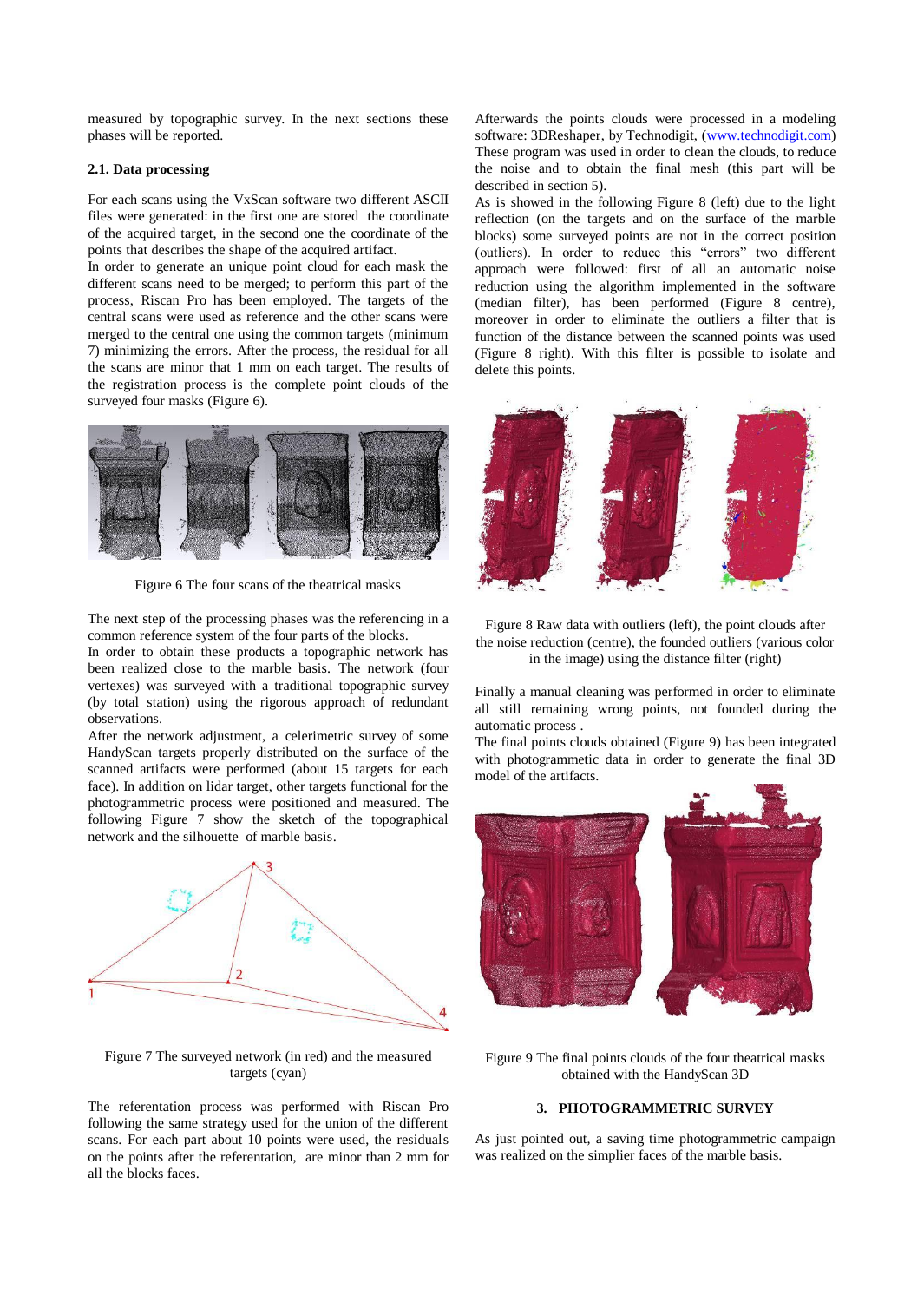

Figure 10 Two non decorated faces of the marble basis

The image acquisition was realized using a film-based semi metric camera: the 6006 Rollei equipped with 40 mm lens. The camera was set up on a topographic tripod at a distance of 1.50 m in order to obtain a frame scale of 1:40 (figure 11). For the baseline the typical proportion employed for the photogrammetric survey has been used:  $D/Z=1/4$ . The images were acquired for all the blocks faces.



Figure 11 A stereoscopic acquisition of a theatrical mask using the Rollei 6006

As reported in section 2.1., for the photogrammetric process several target has been measured using a reflector less Total Station, these targets were used as Ground Control Points (GCP) in the process. All the photogrammetric phases were achieved using a digital photogrammetric software: Zmap (Menci Software).

First of all the films were scanned, moreover the internal orientation was calculated, after that the bundle block adjustment process was performed and finally the digital plotting has been realize.

Plotted breaklines and measured points have been exploited in order to obtain suitable DEM of faces basis, generated by IDW interpolation [\(www.menci.com,](http://www.menci.com/) Chiabrando F., Spanò A., 2009). In the following sections the photogrammetric processing results of two non decorated faces will be analyzed.

#### **3.1 Bundle block adjustment**

In order to help the discussion the analyzed block could be simplified in the following schema (Figure 12).



Bundle block adjustment involves the simultaneous least squares adjustment of all the bundles of rays, from all the exposure stations, to all the measured image points.

In our case for each part two photograms were acquired and processed.

In order to perform the bundle block adjustment for each face 14 points has been employed as GCP and 10 points as Control Points in order to analyze the final result of the Bundle block adjustment.

The residual on the GCP and the CP after the bundle block adjustment are showed in table 1.

| Face |            | RMS x [m] | $RMS$ y[m] | RMS z[m] |
|------|------------|-----------|------------|----------|
|      | GCP        | 0.002     | 0.003      | 0.003    |
|      | CP         | 0.006     | 0.005      | 0.005    |
|      | <b>GCP</b> | 0.001     | 0.002      | 0.002    |
|      | CP         | 0.004     | 0.005      | 0.003    |

Table 1 Mean RMS on the GCP and CP after the bundle block adjustment (face C and face D)

## **3.2 Digital plotting and DEM extraction**

In order to generate a product which can be easily integrated with the point clouds derived from the LiDAR survey a complete DEM of the faces C and D has been realized.

The strategy employed is the following: first of all the edges of the two face moldings were photogrammetrically plotted, after that several points on the faces of the block were extracted (again using the photogrammetric plotting) and finally using the Inverse Distance Weighting (IDW) algorithm implemented in ZMap the DEM's were generated. In particular IDW algorithm works better if the edge are used as break-line; the plotted point, the GCP and the CP concur to the interpolation process as vertexes belonging to the generating surface. In order to obtain the final result showed in Figure 12 the following parameters for the IDW algorithm has been employed: inverse distance=0.4 m, research radius=0.15 m.



Figure 12 Face C DEM (left), Face D DEM (right)

The realized DEM's were subsequently exported as ASCII file in order to use the resulting altimetric informations for the modelling phase.

## **4. 3D MODELLING**

Once a point cloud is available, a polygonal model is usually generated to produce the best digital representation of the surveyed object or scene. Some fixings for closing holes, editings of incorrect faces of mesh related to non-manifold parts, are always necessary and time consuming. Those errors are visually unpleasant, but they might cause lighting blemishes due to the incorrect normals and the computer model will also be unsuitable for reverse engineering or physical replicas.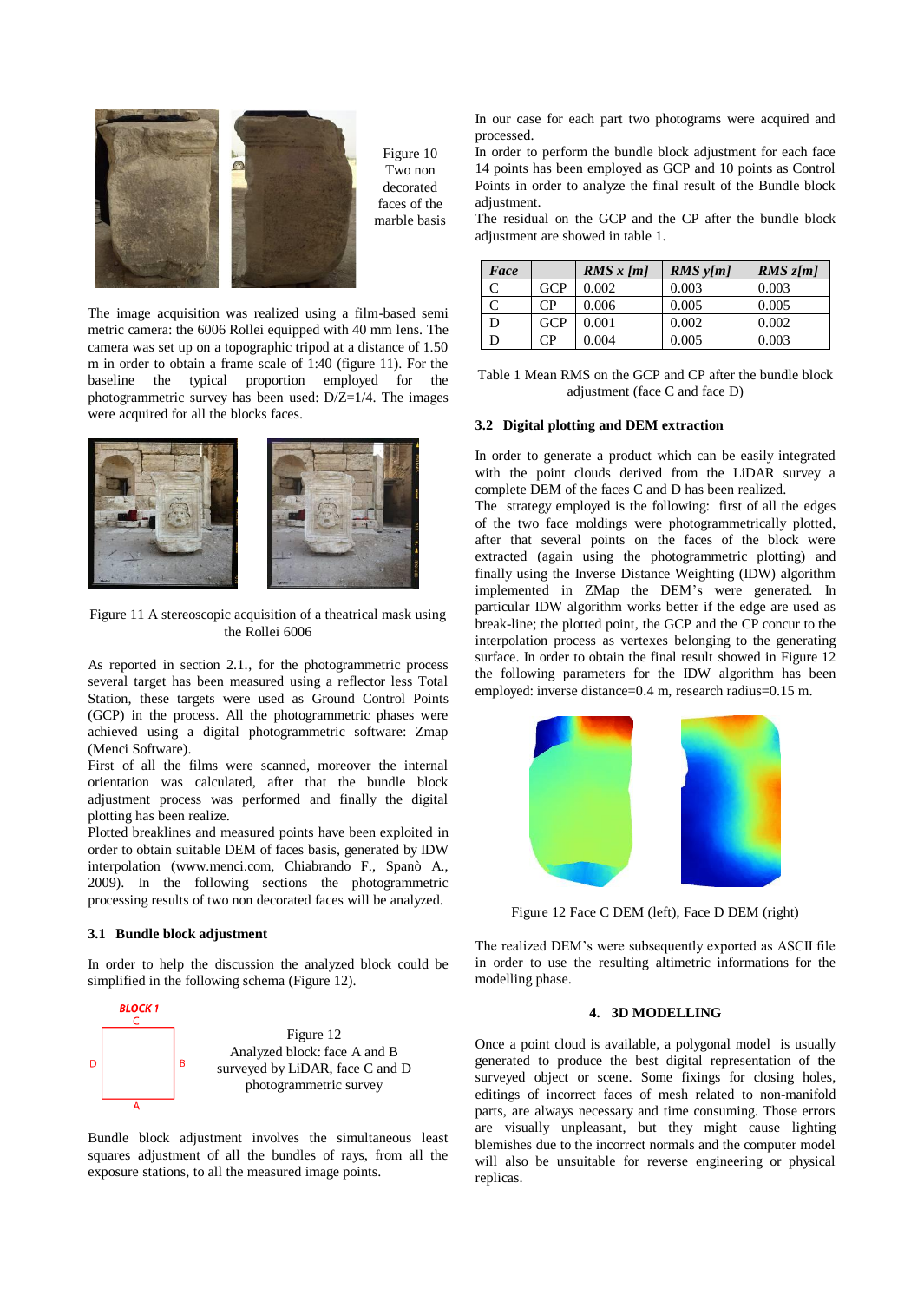Finally photo-realism, defined as having no difference between a view rendered from the model and a photograph taken from the same viewpoint, is generally required and obtainable with the texture mapping phase.

In the present work in order to join and integrate the data; all the information were inserted in the elected modeling Software (3D Reshaper).

#### **4.1 Data processing and assembling**

Before data assembling (that has been very quickly as all the faces models were calculated in the same reference system), a mesh for every part of the marble block model has been generated from the point clouds, afterwards the mesh was cleaned and corrected (the little holes were filled) and finally the mesh has been smoothed. The results of the two decorated face are shown in Figure 13.



Figure 13 The 3D models of the decorated parts.

Only few corrections have been achieved on the mesh before the smoothing; we can assert that the previous cleaning and the noise reduction on the point clouds were correctly performed.

Really, for the simpler portion of faces, the modeling process were realized without corrections.

After the meshing phase all the parts were merged in a common file in order to analyze the gaps between the faces of the artifacts.

In figure 14 two different views of the data merged in a common file are showed.



Figure. 14 Complete raw 3D model

#### **4.2 Editing and integrations**

In most cases, after the 3D processing management, some integrations and editing intervention need to be performed in order to achieve a correct model.

In the present project, considering the high scale of the marble blocks models, a normal time spending revision of models have been accurately performed.

The preliminary plan of multi-sensor data fusion made urgent the comparison between the differently sourced data. An analysis of the discrepancies between the results of LiDAR and photogrammetric survey have been carried out, examining twice acquired data.

These discrepancies, measured on several control points, were minor than 5 mm for each control point; so it was confirmed that the very high precision photogrammetric survey equalize the results obtained by triangulated scanner system.

Finally in order to generate a complete model some parts of the blocks needed to be integrated, because of information gap in the zones of connection among differently generated models, i.e in the spoilt edges of basis. We used two methods: a more precise one and a less precise. The first method has been possible when some metric information derived from the photogrammetric plotting and not employed for the generation of the DEM were available. Thank to these data a correct integration was realized.

For areas of blocks where no metric data were available the second strategy adopted consists in a integration that agree with the more presumable shape of the missing portions (only a visible checking by the photographic documentation has been possible).

The integrated areas using this last method are the top and the bottom of the blocks (assumed flat) and some areas of the corner connecting the two faces surveyed with a photogrammetric approach.

The following Figure 15 show the complete model realized after the editing and the integration phases.



Figure 15 Complete edited and integrated 3D model

#### **4.3 Texture mapping**

In order to achieve a photorealistic view of the surveyed artifact, the texture module of 3DReshaper has been employed. Different methods are available, and in the present case a photogrammetric approach has been adopted: the faces have been mapped using the external parameters of oriented photograms, derived from the photogrammetric process (Figure 16). In particular the origin and orientation of the camera (camera position and camera orientation) and the internal camera geometry (focal length, principal point position and lens distortion), were used in order to achieve correct textures of the basis. In addition to the camera position, the software texturing module is able to choose which set of triangles of the mesh have to be textured according to the visibility from each point of view.